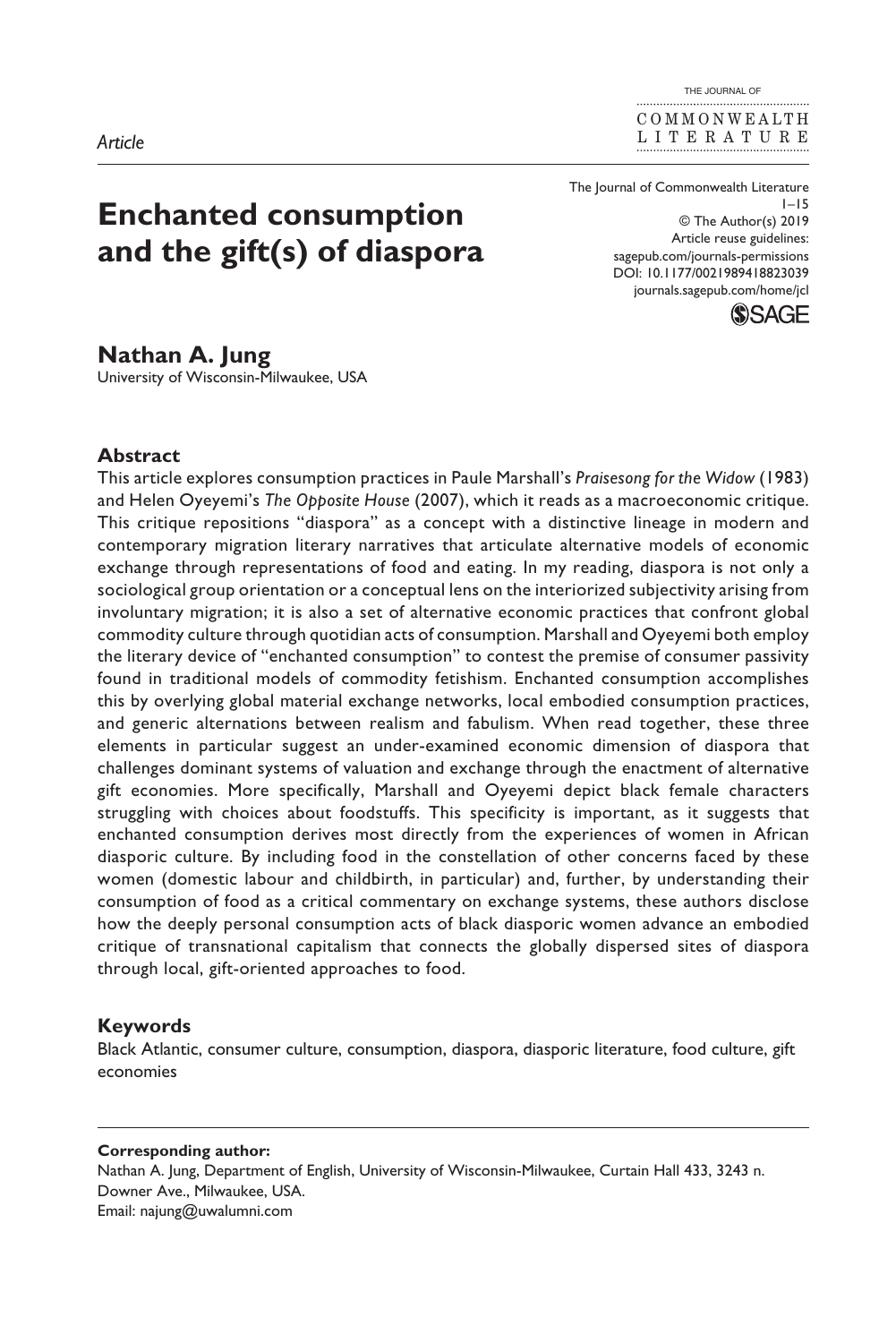In an interview with Nancy Mirabel, the Haitian-American writer Edwidge Danticat describes food's role in diasporic culture in terms that evoke comfort and loss in equal measure: "I think we're nostalgic about food because it's really our most immediate, most necessary connection to home, and every meal is a reminder that we're not home" (2007: 26). The close ties Danticat observes between home, food, exile, and nostalgia prove foundational to the diasporic consumption practices in Paule Marshall's *Praisesong for the Widow* (1983) and Helen Oyeyemi's *The Opposite House* (2007), which this article understands as a critique of capitalist commodity cultures. This critique repositions "diaspora" as a concept with its lineage in modern and contemporary migration narratives that develop alternative economies through representations of food and eating.

In my analysis, diaspora is not only a sociological group orientation or a conceptual lens on the interiorized subjectivity arising from involuntary migration; it is also a series of economic practices that address transnational economic systems through daily acts of consumption. In their depictions of diaspora, Marshall and Oyeyemi employ the device I call "enchanted consumption" in order tacitly to reinforce Marxist critiques of commodity fetishism, while also questioning the assumption of consumer passivity in influential treatments of the "culture industry" (Horkheimer and Adorno, 2002). Enchanted consumption describes alternations between realism and fabulism in these novelists' treatments of food, which link global exchange networks to local consumption practices in ways that allow gift economies to develop across (and bind together) diasporas.

There are many reasons to read these two authors together. Both include food within the constellation of concerns faced by their diasporic women protagonists (for example, domestic labour and childbirth), and both connect the consumption of their protagonists to broader economic systems through the device of enchantment. However, there are also key differences. The first concerns time, and the second concerns place. On the first point, they were published 24 years apart; in addition, *Praisesong for the Widow* takes place in the 1970s, while *The Opposite House* is set in the 2000s. On the second point, Marshall is an African American author writing a US−Caribbean novel, while Oyeyemi is a Nigerian British author writing a UK-set novel about a black Cuban character.

These differences are important, as they demonstrate the chronological and geographical diversity of diasporic discourses. However, I take enchanted consumption as a general model for understanding the economic dimensions of diasporic culture that emerge from attending to the cultural specifics of these novels. This model uses food as a lens to view the economic theories and practices circulating in diasporic culture. It also tracks the uses and meanings of "diaspora" itself across the differences of time and place previously mentioned. In fact, owing precisely to its re-emergence across novels separated by over two decades and several borders and histories, enchanted consumption can and should apply to studies of other groups and gender formations.

### **Diasporic consumer cultures**

While scholars have proposed a number of ways to approach diasporic communities, diaspora studies as a field has often focused on land. Scholarship in this mode includes work by Gabriel Sheffer (1986), Walker Conner (1986), Robin Cohen (2008), and William Safran (1991), the sum of which Sudesh Mishra (2006: 16) describes as a "scene of dual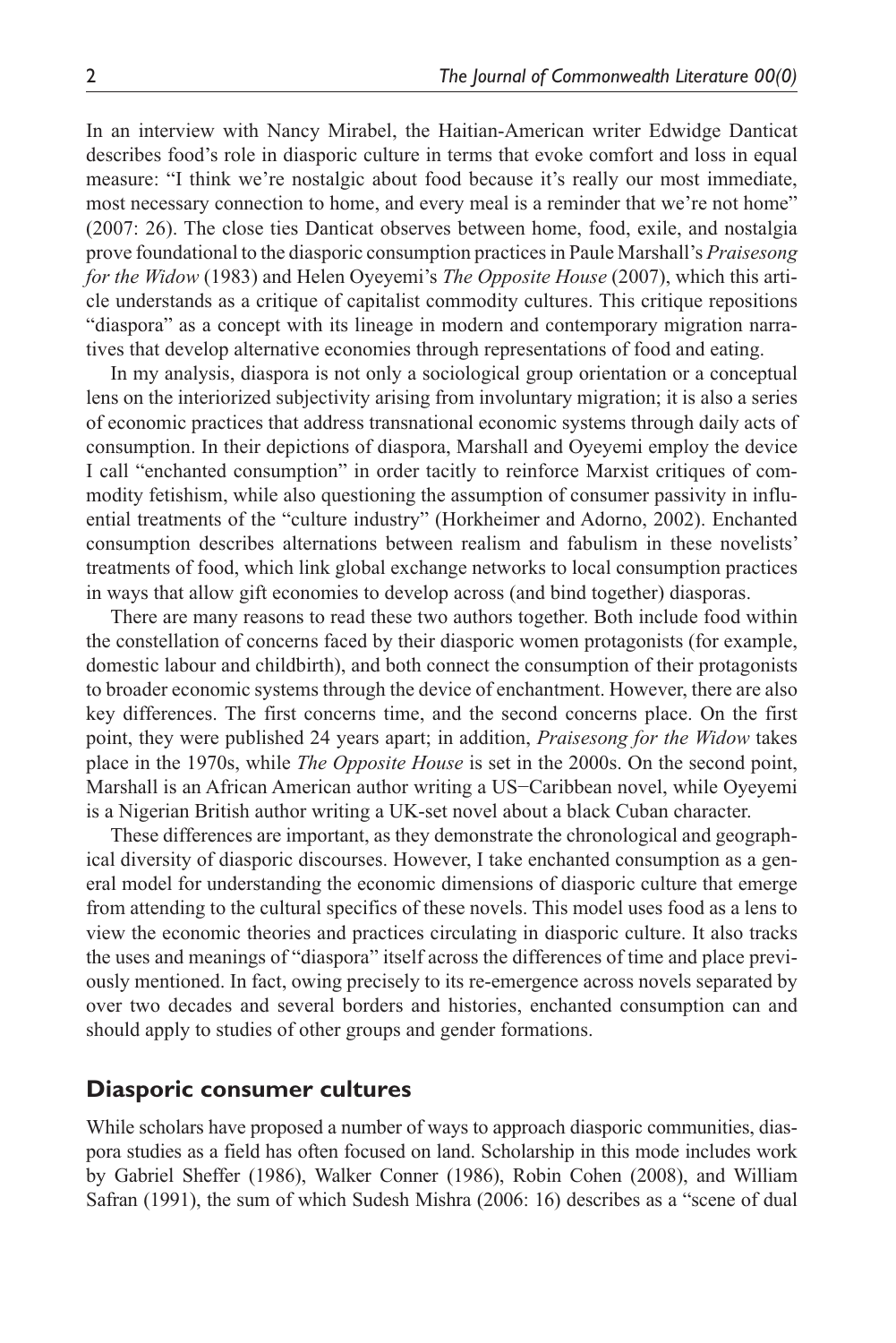territoriality". This "scene" depends on a territorial binary between homeland and host land states which can overemphasize diaspora as a uniform group phenomenon. More recent scholarship by authors like Lily Cho (2007), Michelle Stephens (2005), and Salamishah Tillet (2009) avoids theorizing diaspora in terms of dispersal from a fixed point of origin, which tends to essentialize diasporic identity in terms of a single, common experience of traumatic dispersal. This second mode of scholarship informs my interest in how diasporic identity is created through local action: on the plate and at the table.

On this point of the challenges posed to uniform diasporic experiences by local practices of food consumption, Anita Mannur (2007, 2013) has written on issues ranging from digital culinary texts to culinary nostalgia, but her monograph *Culinary Fictions: Food in South Asian Diasporic Culture* (2010) speaks most directly to the concerns of this essay. It argues that food, due to its equal footing in both material and ethnic culture, is "one of the most viable and valuable sites from which to inquire into the richly layered texture of how race is imagined and reinterpreted within the cultural arena, both to affirm and resist notions of home and belonging" (2010: 8). Mannur discusses how "ethnic" food is made palatable to majority populations, as a way of testing the limits of cultural assimilation. Sidney Mintz and Christine Du Bois (2002) work from a similar space when they assert that eating is always tied to national and ethnic identity.

Building on such arguments, this article relates food to the economic dimensions of diaspora. Marshall and Oyeyemi invariably represent food as a commodity. In so doing, they draw on strains of diasporic culture that view local consumption as opposed to the economic forces effecting global displacement. For example, Mintz (1996: 36– 37) discusses the socioeconomics of sugar refinement. While noting that diasporic identity cannot be reduced to an epiphenomenon of colonial economies, he describes a "chain of connection" in diasporic culture that situates sugar consumption in imperial trade networks. In Mintz's view, the perception of this chain contests the domineering connotations of "consumption" discussed in particular by Paul Gilroy, who argues that consumption "accentuates the passivity of its agents and plays down the value of their creativity as well as the micro-political significance of their actions in understanding the forms of anti-discipline and resistance conducted in everyday life" (1993: 103). Gilroy is responding to discourses on commodity fetishism that see consumers as unable to perceive the origins and value of the commodities they consume. In such accounts, consumers cannot resist the broader socioeconomic forces of capitalism as a result of their local paralysis.

Against this view of consumer impotence, Gilroy, Mintz, and scholars working more explicitly in consumer science (Fuat Firat and Venkatesh, 1995: 239) argue that consumption, even strictly individual consumption, might actively challenge such systems. The consumer theorist Craig Thompson, for example, argues for a liberatory consumption that sees consumers creating "their own enchanted worlds of consumption through their participation in consumption communities and a multitude of liminal consuming spaces" (2006: 352). Thompson's emphasis on participation and community in creating "enchanted worlds of consumption" is key to this article. Enchanted consumption repositions food as a gift as opposed to a commodity (which informs my reading of Oyeyemi) and, based on this insight, suggests different ways of organizing food-based transactions (which informs my reading of Marshall). By adopting enchantment over fetishism, this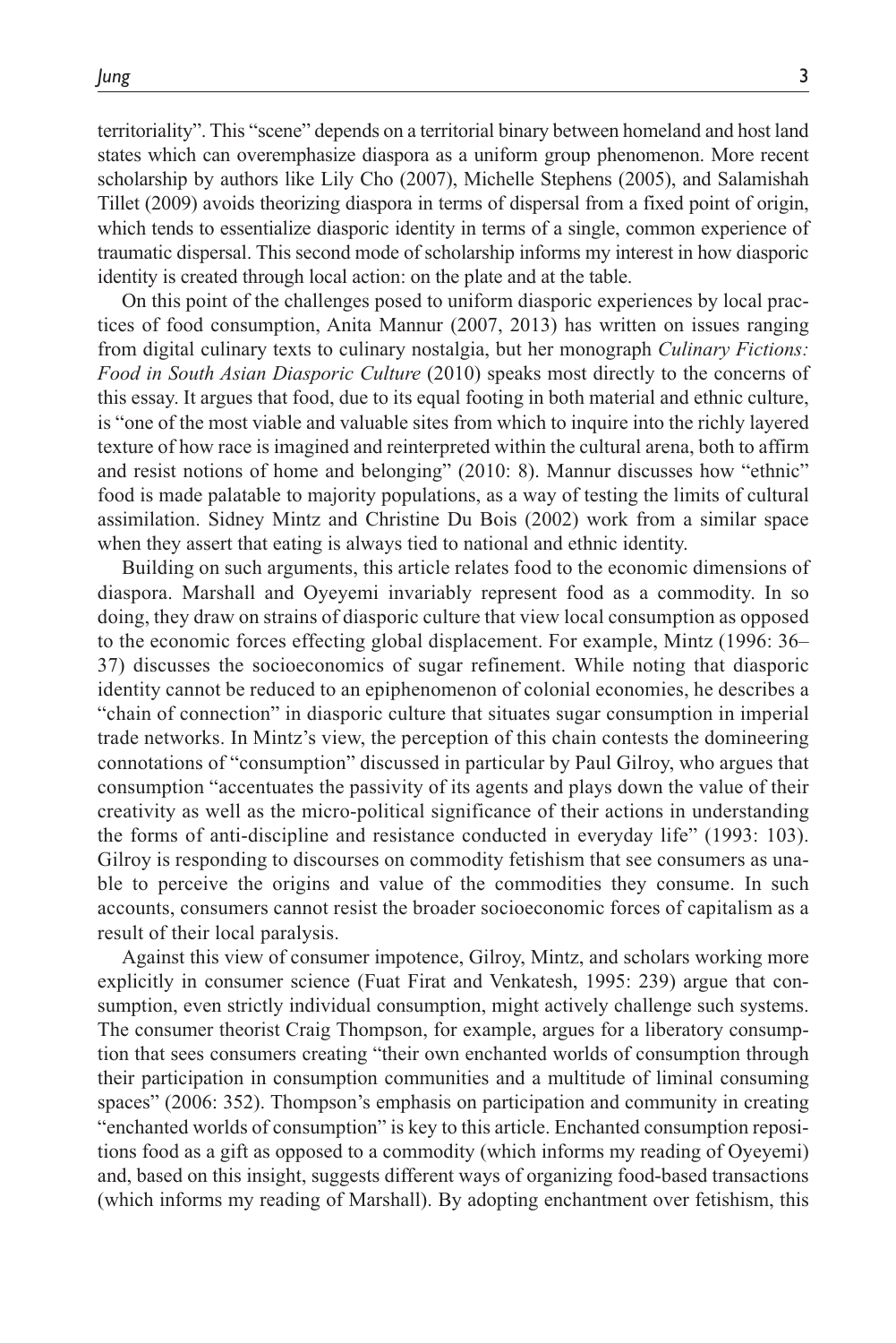essay foregrounds the agency diasporic consumers hold with regard to not only the products they consume, but also the exchange systems mediating consumption. Ultimately, the model of enchanted consumption developed in my readings of these novels reveals gift economies as a core feature of diasporic identity in the works of Marshall and Oyeyemi, and a phenomenon worth broadly pursuing in diasporic research.

# **Food, fetish, and hybridity in Helen Oyeyemi's** *The Opposite House*

The version of enchantment in Oyeyemi's *The Opposite House* implicitly privileges diasporic hybridity over the cultural nationalism of texts like Marshall's *Praisesong for the Widow*. And yet, both novels orient even the most local consumption acts toward exchange systems that are global in scope, and both novels orient diasporic identity toward gift economies. Their differences are therefore best understood in terms of what Stuart Hall calls strategic "positionings" (1990: 230). Hall sees diasporic culture as uniquely amenable to its own reconstitution via local action. Such action takes a variety of forms to contest the marginalization in the host land (and indeed sometimes in the homeland) experienced by diasporic communities separated by time, space, ethnicity, and other factors. In *The Opposite House*, the view of hybridity as a diasporic gift constitutes one "positioning" that is observed most clearly in the novel's treatment of food. Detailing how enchanted consumption transforms commodities into gifts will frame the discussion of gift economies in my reading of *Praisesong for the Widow*.

Rethinking commodity cultures through a device like enchanted consumption is especially appropriate for a novel like *The Opposite House*, which seeks fluid diasporic formations while also maintaining uniform opposition to capitalist systems fed by colonial exploitation. To overcome the consumer passivity seen in models of commodity fetishism, the novel leans on diasporic hybridity. As Ioan Davies notes, commodity cultures rooted in diasporic hybridity must recognize that "the 'desire' that the fetish arouses is not for something else but for the slippage space between itself and its double" (1998: 140). In Davies' view, fetishistic desire is directed not towards an alienated object, but instead towards a rupture in subject−object relations initiated by the unique consumer-consciousness I call enchanted consumption. Davies suggests that in diaspora, "fetish […] is not a metaphor. It is the space within which the individual and nature are united: it is the space (a carving, a painting, a shrine) where the stories of hopes and despairs can coexist" (1998: 140–41). This is the space into which Oyeyemi's protagonist Maja situates herself. The novel's resolution, in fact, lies in Maja's acceptance of consumer practices that understand hybridity as foundational to diasporic identity. To this end, *The Opposite House* locates its perspective on consumption in the contrast between what its narrator calls "ache" and an imperative to "eat". It employs a revisionary mythology to allow these terms to (in Davies' words) "coexist" as a gift to future generations. By connecting the coming birth of her child to origin stories that privilege diasporic hybridity over territorial claims, Maja embraces a politics of consumption that avoids regressive diasporic nationalisms, while retaining a critical stance toward colonial economic structures.

*The Opposite House* opens in a fabular mode, with an undisclosed narrator describing a "somewherehouse" connected to the "ragged hum" of London and the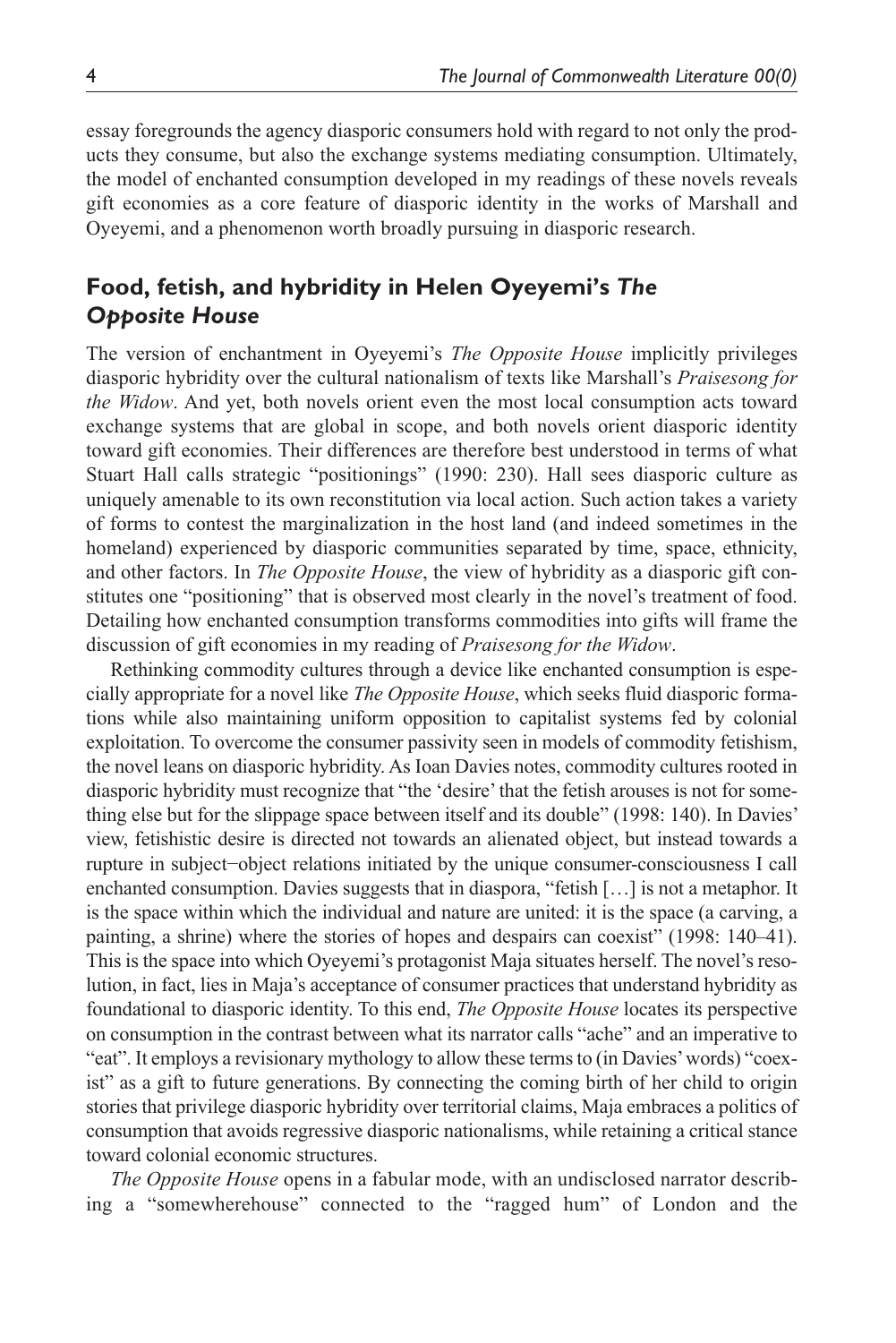"cooking-smell cheer" (Oyeyemi, 2007:  $1$ <sup>1</sup> of Lagos. Many gods gather in this diasporic architecture, which stands between past and present, departure and arrival. The fabular protagonist Yemaya/Aya brings with her the smell of food: "If you were to come in through the front door of the somwherehouse, you would walk into the air born in Aya's pans, the condensed aroma of yams and plantains shallow-fried in palm oil, or home-smoked cod, its skin stiffened in salt and chili" (2). Aya is joined by the Kayodes, who represent old-world gods opposed to changing circumstances. She cooks for them, but they refuse nourishment: "On Sundays, Aya cooks a feast for four and takes tray after tray upstairs to the Kayodes, plates piled high with yellow rice and beans, livers of slow-roasted pork and scabeche. The Kayodes will not talk to her; the Kayodes don't eat, but Aya doesn't understand about waste" (3). The novel thus contrasts Aya and the Kayodes in their attitudes toward food, immediately foregrounding a conflict between consumption and abstention in the word "ache". The narrator unpacks the word as follows:

Aya overflows with ache, or power. When the accent is taken off it, ache describes, in English, bone-deep pain. But otherwise ache is blood […] fleeing and returning […] red momentum. Ache is ache is is is, kin to fear — a frayed pause near the end of a thread where the cloth matters too much to fail. The kind of need that takes you across water on nothing but bare feet. Ache is energy, damage, it is constant, in Aya's mind all the time. (3)

In this passage, "ache" equates with power, and yet it also describes "bone-deep pain". Further, "ache" can take "you across the water on nothing but bare feet" and/or leave you rooted in a state of perpetual "damage". These meanings are at once distinct and mutually constitutive.

Oyeyemi explores the problematic idea of power relying on pain by contrasting realist and fabular depictions of food in ways that typify enchanted consumption. The novel's realist mode opens with its pregnant narrator Maja "vomiting more food than [she] could have eaten" (5), and thinking about the impending birth of her son:

I fast-forwarded over the process of getting a son (I had vague ideas about one day having to do something large and bloody, put my eye out, or split my forehead open) and instead I just had my boy, warm, alive, walking beside me, gaining strength from me. He was full of laughter and he wanted me to be happy and so I was. (6)

In this passage, Maja restates the novel's central dilemma, as prefigured in the word "ache:" her desire for happiness and investment in her son contrasts with her sense that some inevitable and violent action is the only authentic means by which she can honour her Afro-Cuban family's legacy of involuntary displacement. Maja's attitude suggests one strategy for ensuring the social reproduction of diasporic culture in second-generation subjects, which requires violent and self-sacrificial radicalism. Her attitude grows from her sense that diasporic identity is fixed at a point of national origin, and an ensuing crisis of displacement from that point. To this end, she initially describes herself in the following terms, which reinforce the perpetual "lack" associated with her understanding of diaspora through representations of food: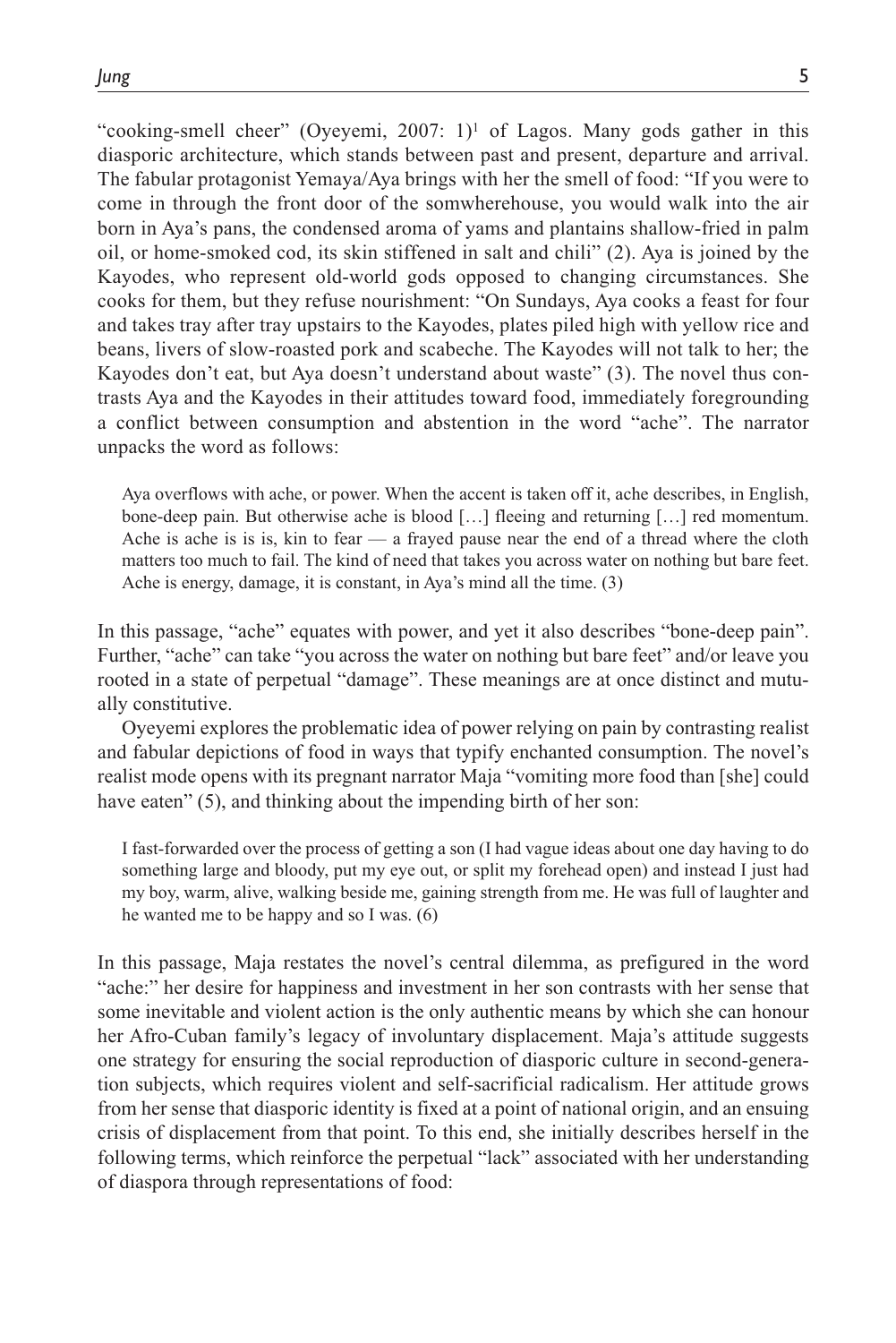I've come to think that there's an age beyond which it is impossible to lift a child from the pervading marinade of an original country, pat them down with a paper napkin and then deepfry them in another country, another language like hot oil scalding the original language away. I arrived here just before that age. (12)

This passage betrays Maja's insecurity about her life in London; she feels uncomfortable with the degree of security that her parents have provided, which allows her to halfheartedly pursue singing as an occupation. Such feelings manifest in Maja's fetish for the "pervading marinade" of an original country she has never known, and for the reproduction of a trauma she has never experienced. It is a form of postmemory with no possibility of catharsis, as the sublimation of trauma would constitute a betrayal of diasporic heritage.2 Maja is troubled by the fact that she did not have an original language "scalded away" by hot oil, and she betrays nostalgia for a scalding that never occurred. This nostalgia reflects the anxieties of second-generation diasporic subjects in particular, who affirm their historical connection to distant geographies, communities, and traumas, despite having little firsthand experience of these factors.

The novel thus relates Maja's reluctance to eat with narratives emphasizing the violence of diasporic dispersal. She refuses food as a gesture of distrust toward host land cultures adopted by her parents and relatives. Despite her pregnancy, she says she has been "eating like crap" (8), and that she can't keep anything down: "Food. Everything I eat, my mouth lets it go, my stomach heaves painful, sour streams" (17). Maja sees food as an indigestible commodity imbricated in colonial exploitation; this view instigates cycles of self-denial that deny food's nourishing properties. In my reading, enchanted consumption intervenes in these cycles. As discussed, Oyeyemi offsets the novel's realism with a fabulist narrative that resituates food outside, or at least alongside, capitalist metanarratives. This narrative allows Oyeyemi's novel to enchant food as an object of cultural hybridity. And in offering cultural hybridity as a unique gift of diasporic culture, the text moves food around the power structures of commodity culture in ways that facilitate the diasporic gift economies seen more directly in *Praisesong for the Widow*.

First, however, Maja must confront her original assumptions about commodity culture. These assumptions are associated with her mother Chabella's cooking, which stages dramas of denial and conditional nourishment. The former is seen in Chabella's rejection of sugar, which results from her firsthand experience of the export crop's human cost. Maja elaborates on the psychological, emotional, and mythical weight sugar holds as a historical burden for Chabella: "Sugar makes Chabella cry. She hints at other memories, other sugar horrors, ancestral" (10). For Maja, sugar is enchanted with unspoken memories tracing back to mysterious "ancestral" horrors, the power of which explains Chabella's refusal to eat the sweetener. This legacy of refusal is transmitted in a matrilineal line across three generations of women. To this end, if *The Opposite House* has a "villain", it is Chabella's mother Carmen, "a female *babalawo*, a Santeria priest" (37) who called Chabella "Carmen" after herself (Maja's middle name is also Carmen, suggesting the reach of this line of influence). Carmen's identity is strictly aligned with her ancestral cultures. Pivoting on her "sour wine" (39), the novel moves to its fabular mode to describe the causes and effects of Carmen's insistence on cultural reproduction. In the fable, a mother brings her sick son to Aya: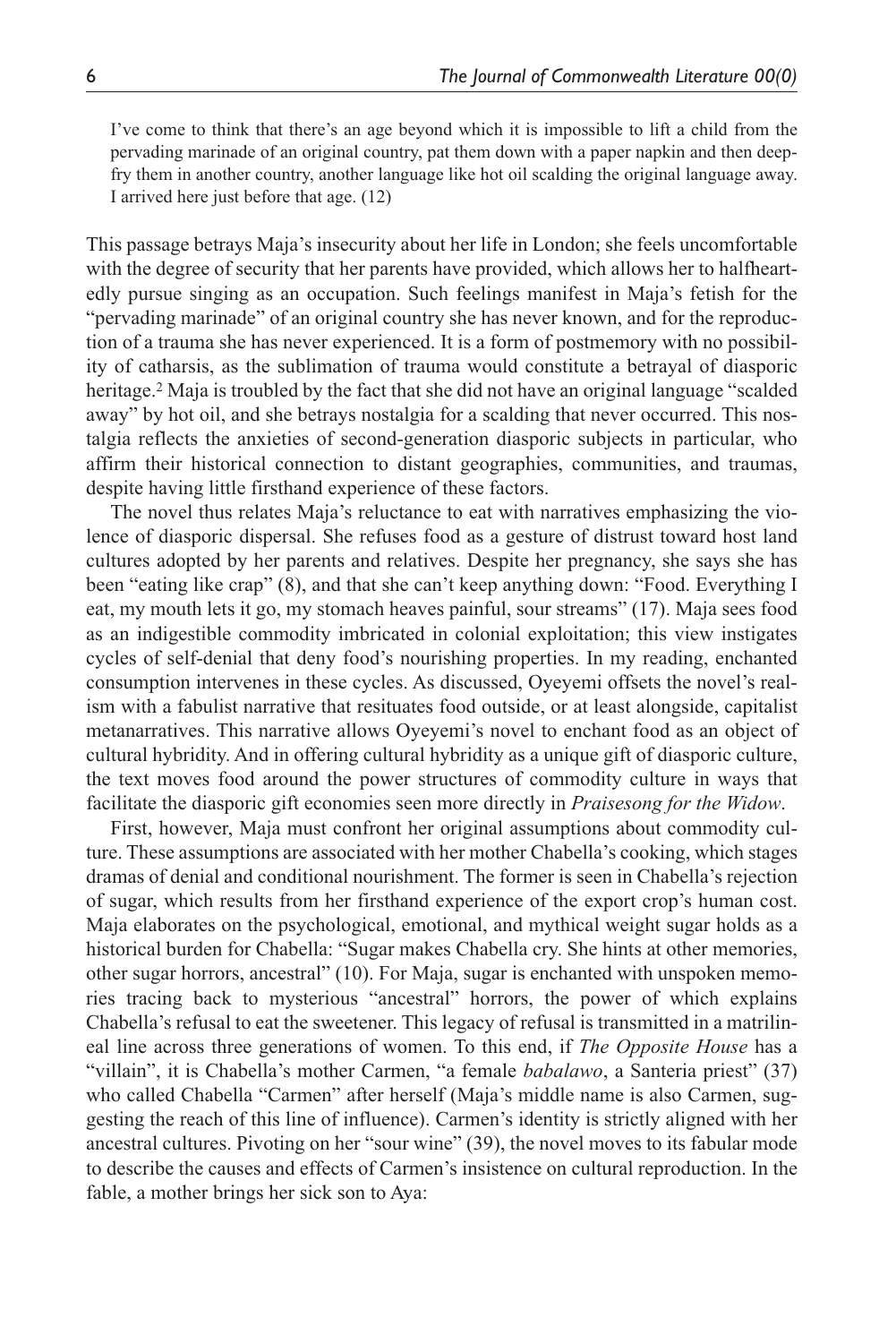For healing, she had brought her poorly only son, a wan stick-boy of twelve who she was slowly sickening with pinches of ground glass because she hated him, because she loved him, and he would not obey her or stay by her side when he was well. (64)

Both Carmen and the fabular mother that acts as her double transmit the traumatic postmemory of dispersal to younger generations (in the fable this postmemory is physicalized as "pinches of ground glass"). These two figures seek to restrain younger generations from straying away from their experience of diaspora as perpetual loss through poisonous practices that, in the fable, lead to death. This parable ultimately equates death with cultural stasis — with the fixation of diasporic culture on a monolithic experience of trauma — and underscores that the actions of these women are partly rooted in powerful, but ultimately destructive, forms of love.

This ambivalence lies at the core of the novel's difficult reckoning with food. The view that diasporic dispersal results from the same economic systems that extract sugar from colonies demands extreme consumption practices like total abstention. For example, in contrast to the "cheerful" Cubans, Maja aligns her Afro-Cuban identity with British suffragettes:

But look at the British! Their government had to have some of the suffragists force-fed through tubes because each one of them had located her off switch and leant her entire weight against it. These women were pissed off. And not a word about it being hard to eat; they did not see the joke in being weak. They did not want to take their place in *el dramatico* or the tender masquerade of scented handkerchiefs and faintness and tears. (145)

Here, devotion to a liberatory cause is tied to bodily suffering via wilful starvation. Maja's understanding of authentic political action prioritizes self-harm, a position also observed in her comments on the plentitude of London versus the perpetual hunger of homeland communities. Maja's sense that her connection to these communities must preserve their privation is seen in her mistrust of food. And yet, she cannot reconcile this mistrust with the future of her unborn child and, indeed, with the future of diasporic communities. Pushed by the dilemma of "ache", Maja re-examines abstention in light of her pregnancy. This necessitates a questioning of the perpetual "lack" of Carmen (and to a lesser degree, Chabella) in order to nourish future generations.

Maja's re-examination emerges from the late convergence of the novel's fabulist and realist modes. By formally and thematically integrating its two halves, *The Opposite House* ultimately affirms an ambivalent hybridity that holds together, albeit precariously, the several meanings of "ache" as a gift to future generations. Aya's last confrontation with the Kayodes reintroduces the keyword in a bittersweet conclusion that forces her to come to terms with the untenable integrity of the Kayodes, whose resistance to change again equates suffering with diasporic authenticity: "while Aya was gone through the London door, the Kayodes began starvation. But they didn't know what the feeling was — they didn't know that the ache meant 'eat'" (242). The Kayodes mirror the militant abstention of the suffragettes held in high esteem by Maja. While abstention was politically useful for these suffragettes, the novel's fabular register suggests that starvation is not necessary or desirable: the Kayodes, after all, die out. In this last fabular sequence,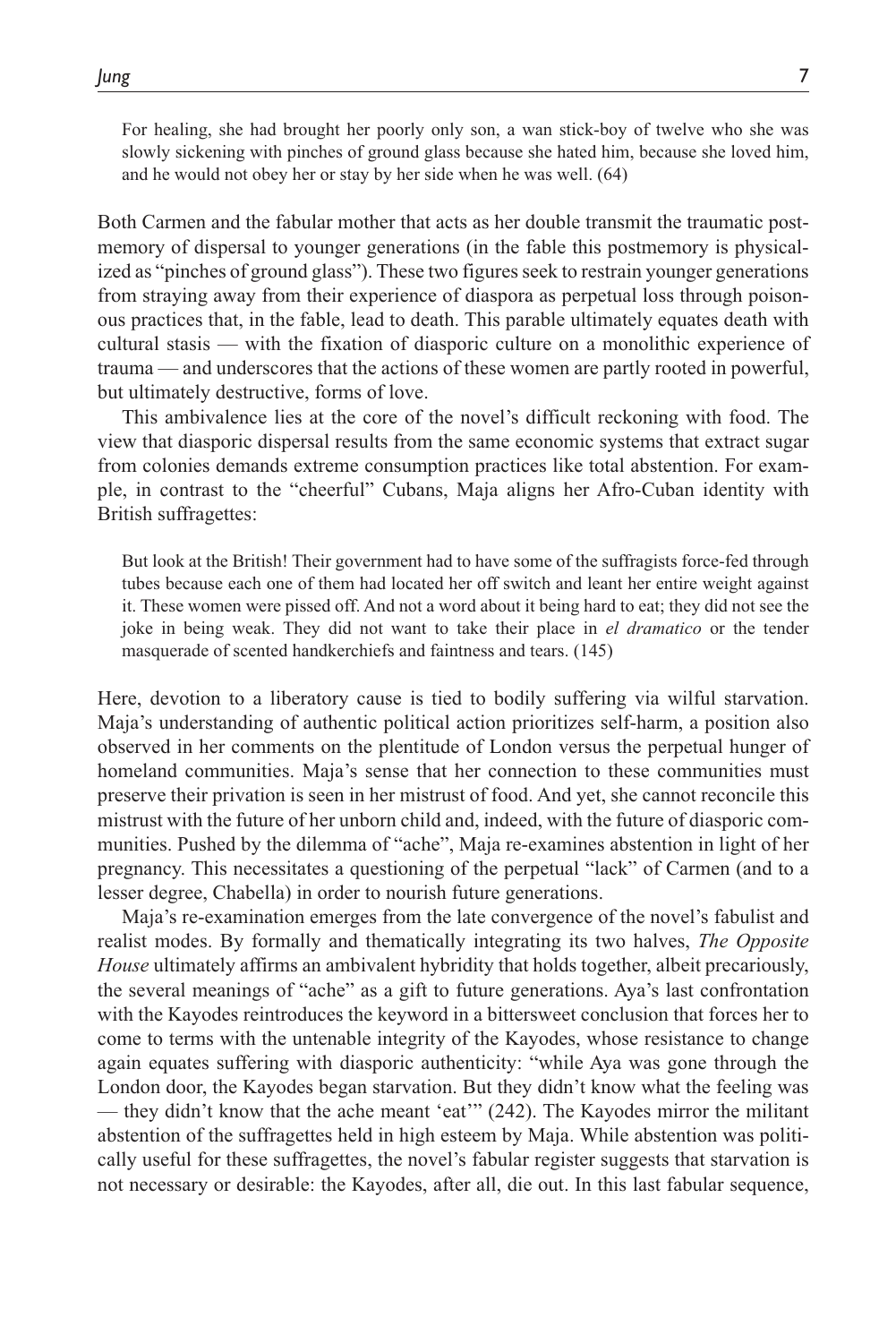Aya finds that nourishment needn't sacrifice the political force of "ache". Maja comes to the same conclusion when she realizes that Chabella's displays of eating and abstention are not exclusively political: "I always thought she was fighting Papi and sugar and England with her tears and flowers, but really she has been fighting me, too" (225). Previously, she viewed consumption with the strident anti-colonial political commitments that she assumed were the source of Chabella's behaviour. By contrast, she now identifies the essentialist homeland orientations passed down by Carmen. This legacy sets diasporic generations against one another by framing authenticity as a reprisal of the traumatic violence seen, for example, in Aya's encounter with the Kayodes. In response, the novel's realist and fabular lines converge in reframing food as a gift. This gift associates the radical politics of diaspora with the production of hybrid identities, as opposed to the loss of idealized land and culture.

Enchanted consumption thus relies on narrative juxtaposition to shift food from commodity (which emphasizes debts to an established past) to gift (which emphasizes promises to a multiform future). Maja makes this point in more intimate terms: "The goal is that Carmen is not born again. The goal is not that the lost tongue stays lost, but new tongues grow. No one need be maimed" (234). Enchanted consumption does not repress history but nourishes fluidity in the future tense. This stance redefines "ache", such that Maja finally chooses to eat: "I love my son, so when Aaron is gone, I do not throw up to spite him. I let the soup stay. I let us have the soup" (230). Maja here enchants food with an ambivalent hybridity; she reconciles herself to the coexistence of hope and despair in diasporic formations whose future iterations are premised on the potential — not the certainty — of gift reciprocity, and the voluntarist practical exchanges that, as we will see, form the basis of diasporic gift economies.

One unique benefit of using enchanted consumption to read the novel is that the model helps uncover this diasporic orientation toward gift economies. The text's connection between politics and personal consumption, for example, has also been discussed by Sarah Ilott (2017), who writes that "[t]he disordered eating habits displayed by Helen Oyeyemi's female protagonists can be read as indexes of protest, dissent, transgressive desire, or the reclamation of power and authority absent in speech that is silenced through patriarchal or imperialist systems" (2017: 132). Further, Ilott's discussion of the figure of the mouth locates a "loving form of consumption" (2017: 140) that resonates with my work here. And yet, my focus on how food relates to diasporic economic practices addresses and, in some ways, contests her overall conclusions. She argues that "[d]espite their efforts to escape, transcend, or move beyond, Oyeyemi's female characters are confronted with and frustrated by the persistence of patriarchal and (neo)colonialist structures" (2017: 149). This reading might apply to *The Opposite House* as a discrete text, or even to Oyeyemi as a discrete author. However, I contend that enchanted consumption, when employed as a general comparative model for analysing diasporic consumer cultures across texts, suggests that diasporic communities do in fact at least provisionally "escape, transcend, or move beyond" such structures. Having explored how Oyeyemi's novel reclaims food as a gift as opposed to a commodity, we can now equally apply enchanted consumption to assess the importance of gift economies for diasporic formations seeking to "escape, transcend, or move beyond".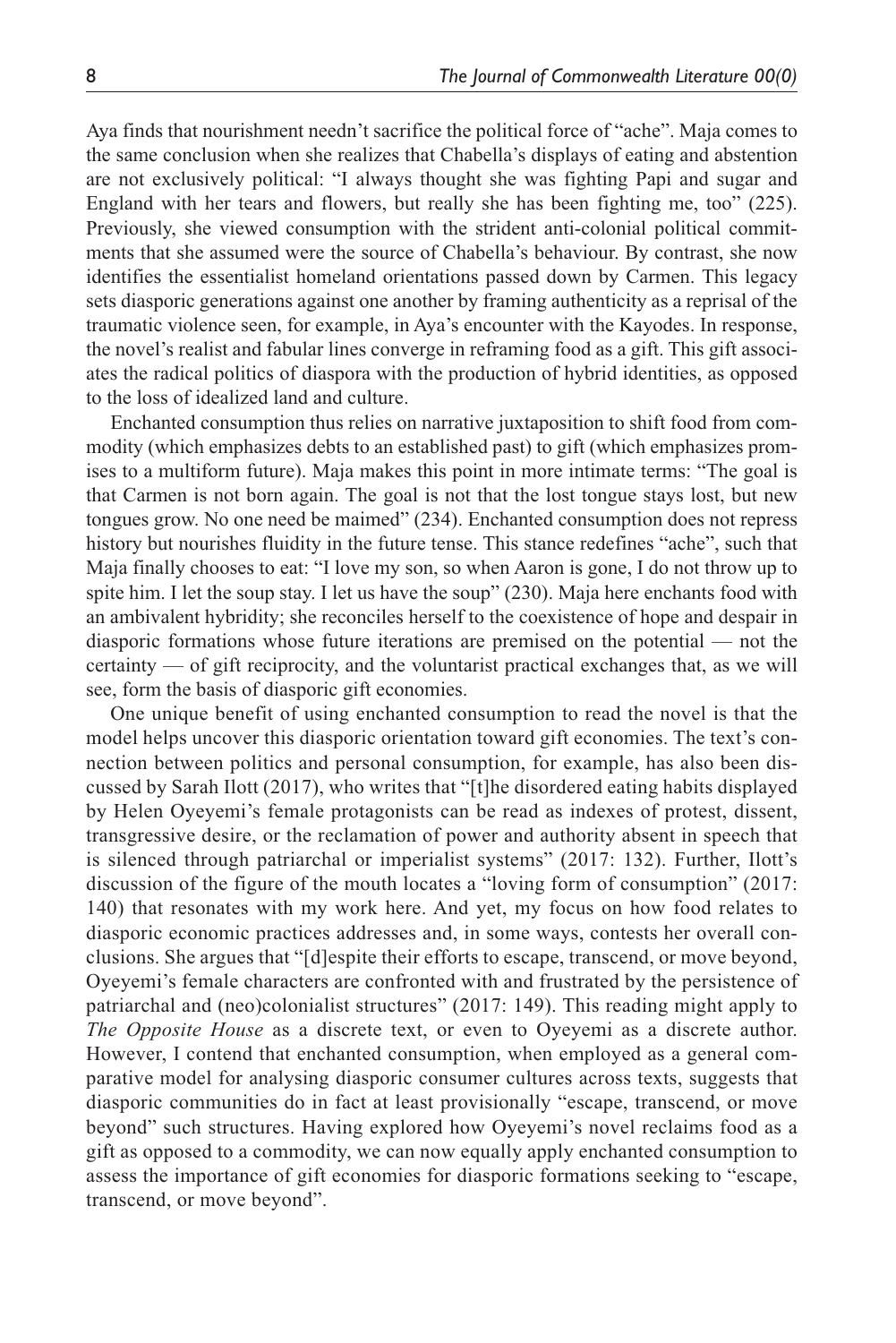# **The moral economy of Paule Marshall's** *Praisesong for the Widow*

In my previous analysis, I suggested that enchanted consumption describes alterations between realist and fabular depictions of consumption that reframe food as a gift instead of a commodity. I will now turn to Paule Marshall's *Praisesong for the Widow* (1983) to articulate the consequences of these alterations for diasporic economic practices. Again, I will lean into the differences of these texts, as opposed to flattening them. In the decades between the publication of these novels, diasporic culture shifted from cultural nationalism to hybrid identity formations; their approaches to consumption reflect this shift, with Marshall taking the former position and Oyeyemi the latter. And yet, they both show a consistent concern for the role that exchange systems play in locating, organizing, and strengthening the social ties of dispersed populations.

*Praisesong for the Widow* centres on Avey Johnson, a middle-aged African American woman whose experience on the Caribbean island of Carriacou reignites her latent diasporic identity. As a result of her experiences with food on a cruise ship, on Grenada, and on Carriacou, Avey rejects her lifelong efforts to operate within the capitalist United States economy. Instead, she gradually accepts the alternate identifications and models of economic exchange associated with her diasporic heritage. While strongly fostered during her youth, Avey actively suppressed her diasporic identity during her and her late husband's struggles to assimilate into an American society defined by white supremacy. The text incorporates fabular elements as Avey gets nearer and nearer to the supposed home of her ancestors on Carriacou. These elements culminate in her realization that the dispersed sites of diaspora are connected through their shared commitment to alternative gift economies, and in her decision to promote this commitment in the United States.

Marshall's novel begins in a realist mode that juxtaposes Avey's memories of her struggles to assimilate with her recent discomfort with food. Her discomfort results from the same perception of food as a commodity experienced by Maja. And like Maja, Avey's journey hinges on the enchantment of food as gift. In this particular case, however, we can see more clearly how enchanted consumption relates to diasporic gift economies. Regarding gift economies, David Cheal writes, "What is most distinctive about a modern gift economy is the struggle to institutionalize feelings of solidarity as the basis for social interaction" (2016: 39). Gift economies rely on moral economies that depend on powerfully socialized ties for their realization. Cheal defines moral economies as "system[s] of transactions which are defined as socially desirable (i.e. moral), because through them social ties are recognized, and balanced social relationships are maintained" (2016: 15). Transactions built on ties of this kind help ensure personal, social, and cultural survival in diasporic contexts defined by traumatic dispersal. For Cheal, moral economies require "practices that achieve trust as a routine feature of everyday life. In a moral economy, trust is generated as a result of members sharing a common way of life" (2016: 15). I argue that Marshall uses gift-based exchanges of food to represent diaspora as a moral economy opposed to the commodity cultures underwriting displacement. *Praisesong* suggests that gifts of food engender the trust between strangers that makes diasporic culture both possible and necessary in the face of exploitative capitalist economies.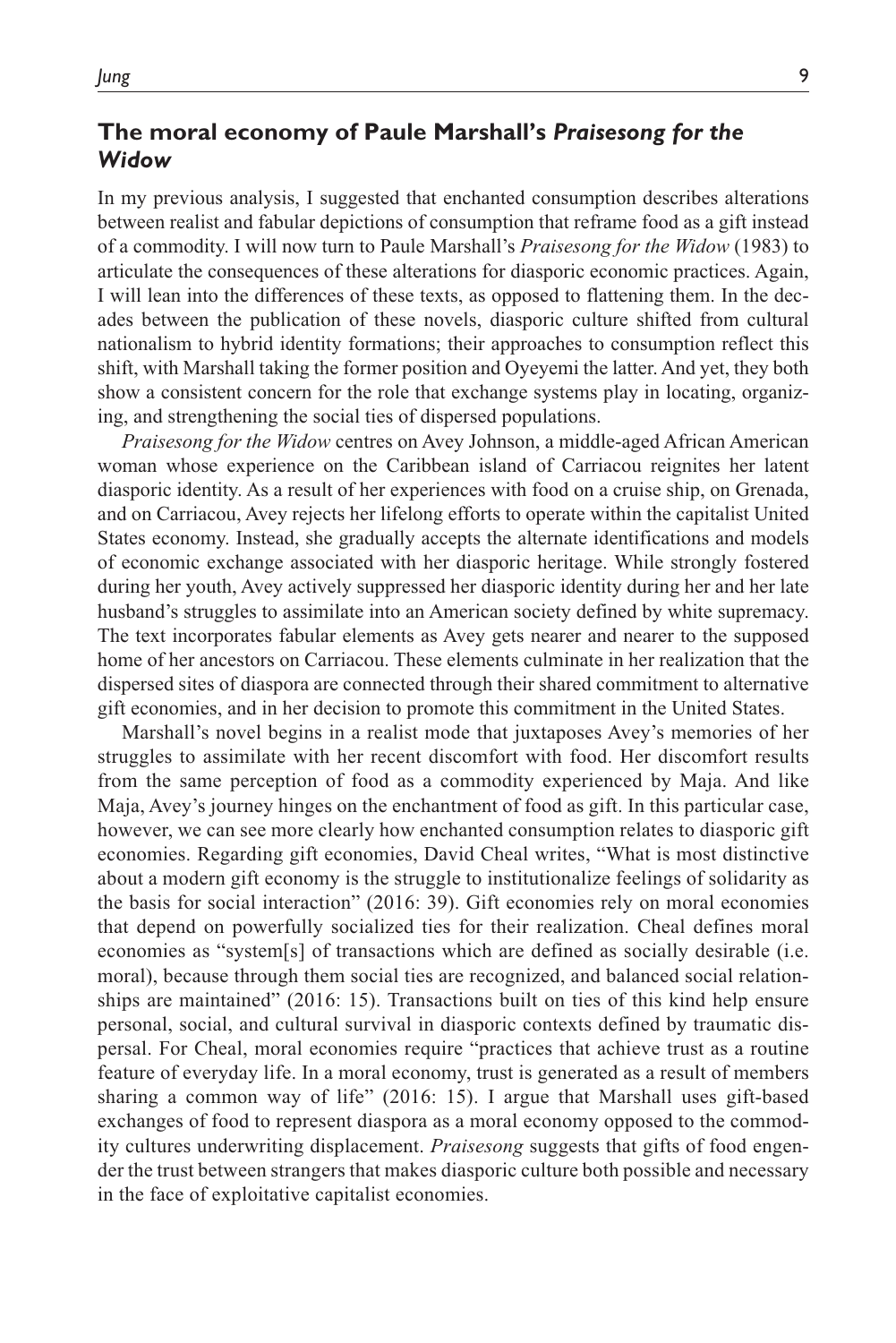This interpretation of commodity culture intersects with, but ultimately complicates, the view of consumer "taste" advanced by Pierre Bourdieu, whose position Douglass Allen and Paul Anderson summarize as follows: "the objects of consumer choice reflect a symbolic hierarchy that is determined and maintained by the socially dominant in order to enforce their distinction from other classes of society" (1994: 70). Bourdieu himself introduces this position at the outset of *Distinction: A Social Critique of the Judgement of Taste* when he describes how the general normative usage of "culture", in order to be more usefully descriptive, must be "brought back into 'culture' in the anthropological sense, and the elaborated taste for the most refined objects [must be] reconnected with the elementary taste for the flavours of food" (1984: 1). In brief, "taste" as a cultural practice must be understood in terms of the tension between its apparent instinctive, sensory dynamics and the fact that, for Bourdieu, "taste classifies, and it classifies the classifier" (1984: 6). Building on this latter point, distinctions of taste diversify forms of capital, and as a result, merely reinforce social stratification. This position might seem to enwrap diasporic consumption within the confines of the same commodity culture it seeks to escape; however, more nuanced readings oppose this notion. For example, Brian Longhurst and Mike Savage argue that Bourdieu's analysis leads to an unneeded "stress on the uncovering of 'variation' in consumption practices rather than the parallel need to explore how commonality and solidarities are forged between people" (1997: 275). My claim is that gift economies are the exact means by which solidarities are forged between displaced communities in these texts. Enchanted consumption thus reveals the extent to which food, as one instance of exchange, forms the basis for understanding diasporic economic interventions more broadly.

The novel opens with Avey, onboard a luxury cruise ship, feeling an "odd, unpleasant sensation in her stomach" (Marshall, 1983: 25).3 This sensation grows from a dream, and a parfait. The dream relates to her Great-Aunt Cuney, who insisted on disseminating the "Myth of the Ibo Landing" amongst younger African Americans. The Myth describes how Ibo slaves rejected their captors and walked homeward across the Atlantic Ocean. Avey dreams that she refused to visit the site of the Landing with her Aunt. In reality, she considered the story infantile. Now, in later life, she is beginning to re-evaluate this position. Avey's dream thus raises repressed complexes of trauma, guilt, and shame as the two women fight in front of the expectant eyes of a white community.

The dream backdrops the unpleasant feeling in Avey's stomach that opens the novel. The next night, Avey dines with her friends in the ship's Versailles Room. They are served parfait, a dessert associated with the decadent expense of a high French cuisine fed on colonial resource extraction. Avey begins to feel discomfort. As the din in the room rises, she sits back, confused, silent, and unable to eat the dessert, despite still wanting some "sinful spoonfuls" (49). "Sinful" implies a transgression, referring perhaps to the calorific luxuriousness of the dessert. But it also refers to the fact that luxury connotes the economic dominations required to produce such an elegant dessert, in its glass finery, in the Versailles Room. This produces an "ache" in Avey's stomach that unwittingly echoes Maja's feeling from *The Opposite House*.

Suddenly Avey cannot recognize herself in the room's mirrored walls. Participating in this display of conspicuous consumption has alienated her; the parfait's richness has occluded her vision. This scene echoes Jane Bennett's (2001) description of commodity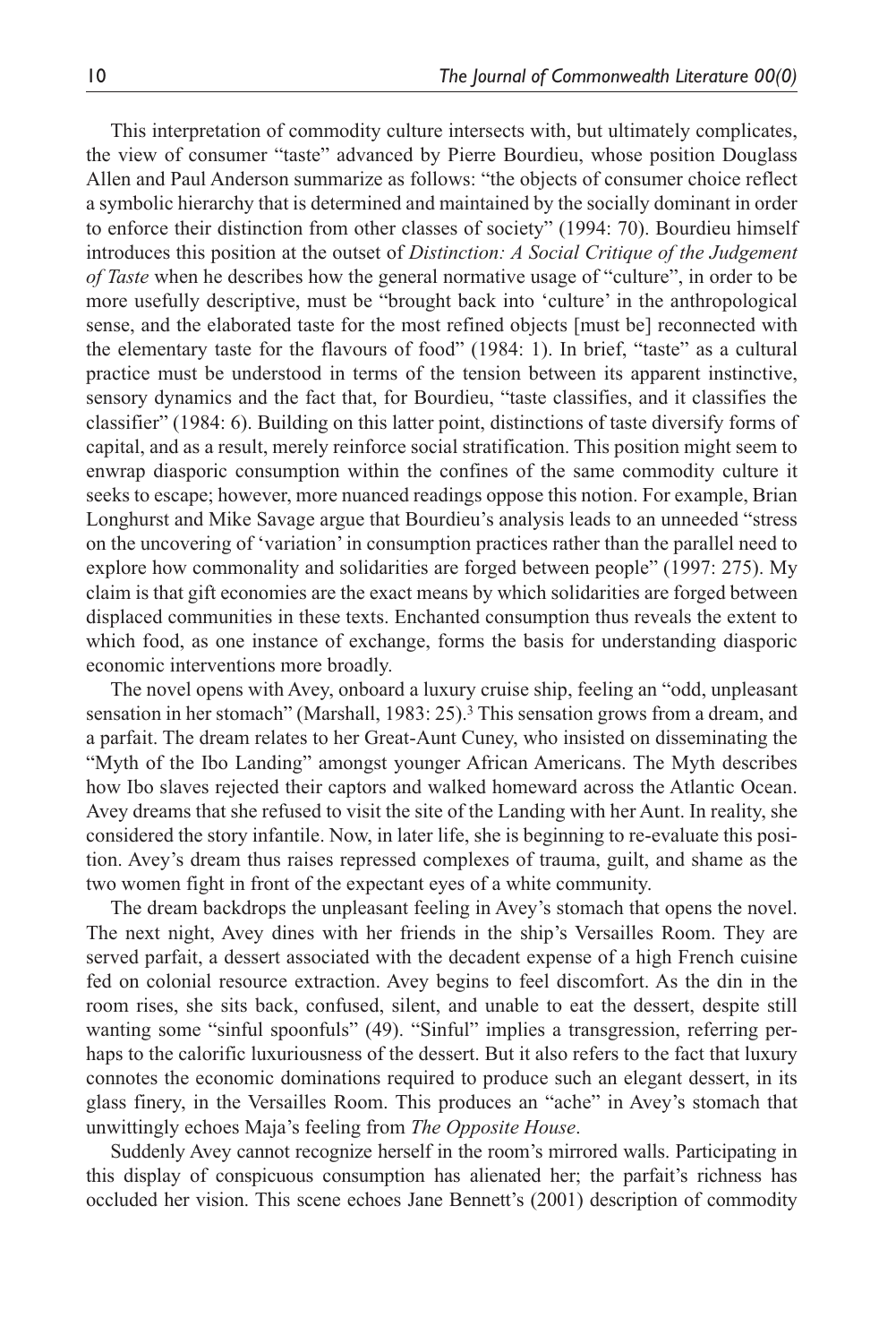fetishism as a "perceptual disorder" in which "humans become blind to the pain and suffering embedded in the commodity by virtue of an unjust and exploitative system of production, even as commodities — mere things — appear as active agents capable of commanding attention and determining desire" (2001: 113). Avey's recognition of her loss of self to the dessert, however fleeting, reveals the parfait as a commodity imbued with human pain and suffering. At this point, the voice of her daughter Marion interrupts: "*'Do you know how many treaties were signed there, in that infamous Hall of Mirrors, divvying up India, the West Indies, the world? Versailles' — repeating it with a hopeless shake of her head*" (47; emphasis in original). This intrusion suggests that Avey is becoming aware of the economic implications of her consumption: she is beginning to address the original "perceptual disorder" of her commodity fetishism by viewing the parfait as a commodity.

Her discomfort revives the next morning: "the moment she began puzzling over the events of the evening before and her thoughts touched on the parfait, there it was again, the vaguely bloated feeling she could in no way account for" (52). Avey's physical aversion to food grows from her perception of its commodity status. By tying food to economic systems in her description of the cruise, and particularly through the backdropped myth of the Ibo Landing, Marshall uses enchanted consumption to explain Avey's burgeoning diasporic identity. Avey's demystification with regard to food as a commodity entails changes in what and how she eats, which the novel ultimately expands to encompass alternative economic systems as a whole.

Avey escapes from the ship and arrives on the island of Grenada. Her hallucinatory vision re-emerges as she learns about "The Excursion" to a nearby island. While watching locals ready themselves for "The Excursion", Avey sees a baby in the crowd: "The baby's eyes had lighted on the small gold pin in the shape of a cornucopia — complete with a spill of tiny jeweled fruit — she was wearing on the lapel of her jacket, and he was making a grab for it" (71). This passage bluntly describes connections between food and capital (the golden "horn of plenty"), while also showing the troubling ease with which items of perceived luxury are invested with desire. Avey then notes an "unnerving second" in which she is drawn to the boat departing for the excursion. This develops a contrast between the golden horn and the excursion, as Avey's attraction to the island is associated with her observance of the child's grab for food-as-gold.

In this way, the island works as an end point for Avey's physical and psychological journey. After learning more about the excursion from her taxi driver, Avey is taken to a luxury hotel. The luxury of her room is connected to the cruise ship and the unease associated with the parfait: she again feels a "mysterious" sensation that she has consumed an array of foodstuffs that reinforces the connection between somatic sensation and economic exchange in enchanted consumption. Avey plans to fly home the next morning; however, after a traumatic night spent reflecting on the sacrifices made with her late husband to accommodate white-majority power structures, she wanders the beach alone and stops inside a rum shop. There, she meets Lebert Johnson, who describes "The Excursion" in more detail. It is, he says, a placation of Carriacou ancestors that recognizes and redeems their suffering through food offerings:

the first thing I do the minute I reach shore is to roast an ear of corn just pick out from the ground and put it on a plate for them. And next to the plate I puts a lighted candle. Everybody does the same. Next thing I sprinkles a little rum outside the house. They likes that. (165)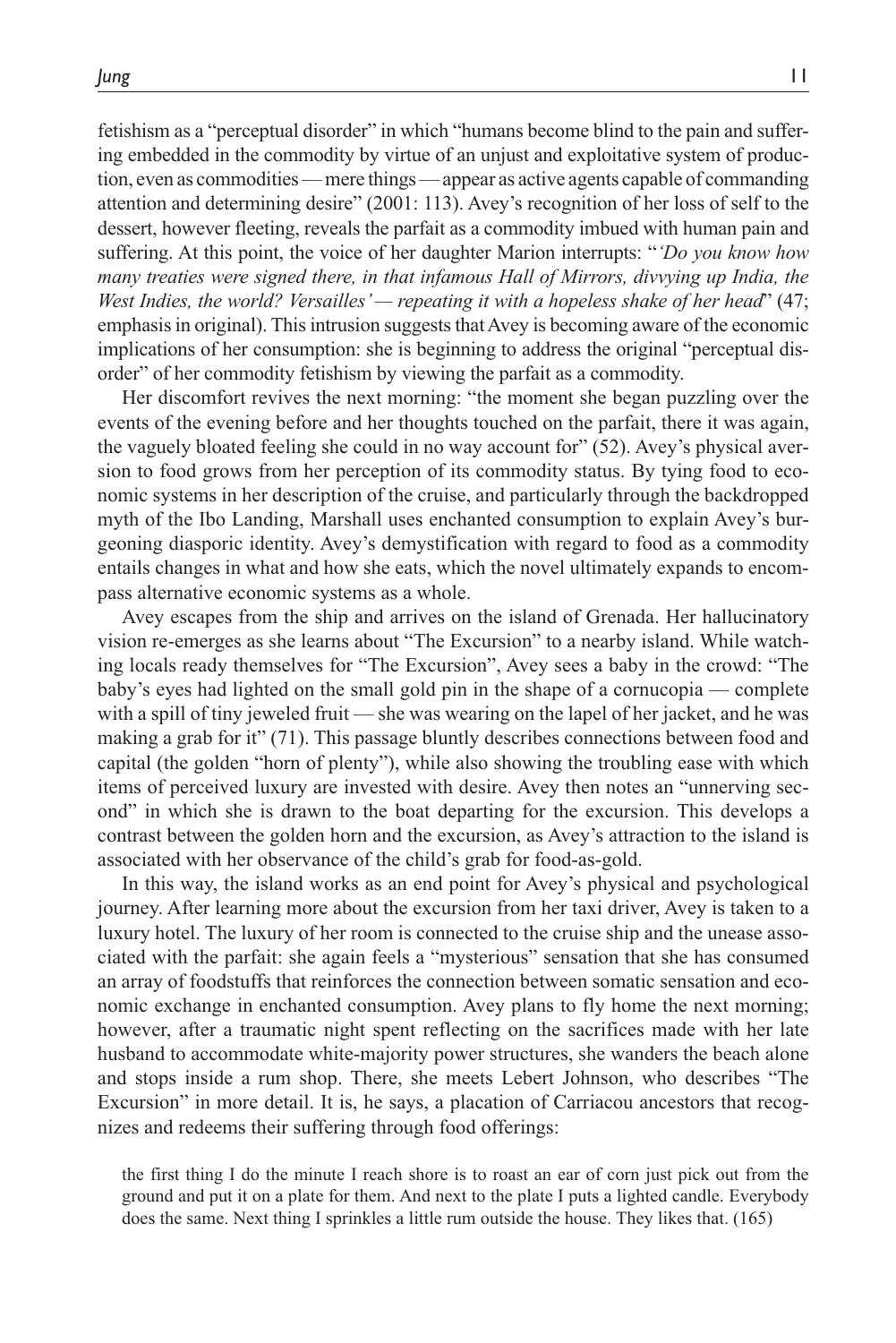Avey tells him about her difficult night in the hotel, and about her dream of Great-Aunt Cuney. When she begins to cry, he gives her fresh coconut water with

a drop of rum, oui, he said. "But not from those bottles you see there," he dismissed with a wave the half-dozen bottles of white rum on the shelves across the room. "I put a little Jack Iron from Carriacou in yours. Is the best. I don' [*sic*] give that to everybody." (174)

The rum's effect on Avey's stomach is an immediate counter-spell to the parfait: "she almost instantly felt that first swallow of the drink soothe her parched throat and begin to circle her stomach like a ring of cool wet fire" (174). Jack Iron is depicted as unadulterated nourishment from a pure island community. This invites criticism on the grounds of the essentialist tendencies circulating in discourses of cultural nationalism, as it suggests the existence of originary, unified cultures that remains deeply instilled in all African diasporic subjects. It might also suggest a counterproductive re-fetishizing of the food object as invested with this same essentialism. However, a drink presented as a gift and produced with rum from an island and water from a coconut hacked on the spot simply does not have the same connotations as a parfait from the Versailles Room of a cruise ship. The palliative properties of the rum thus derive not from any essential essence within the food object itself, but instead from its systems of production, valuation, exchange, and consumption.

In *Praisesong for the Widow*, such systems grow from the presumption of a shared moral economy that draws diasporic subjects together through a mutual gift orientation. To this end, Avey accompanies Lebert to Carriacou. Her sea journey is linked to childhood boat trips on the Hudson River; Avey connects the "threads" of Carriacou to her childhood explicitly through the enchanted consumption of foodstuffs:

And the threads went out not only to people she recognized from the neighborhood but to those she didn't know as well, such as the roomers just up from the South and the small group of West Indians whose odd accent called to mind Gullah talk and who it was said were as passionate about their rice as her father. (190)

While travelling on the raft, she falls asleep, and dreams about sitting in church as a child: "She could feel her breakfast and the chocolate Easter egg she had eaten after Sunday school sloshing around like a great sour wave inside her. The building reeling again and the wave threatened to rise from her stomach into her throat" (203). The narrative then jumps back to the raft journey, with Avey vomiting in present-time. The other women on the raft help her through the sickness and, in so doing, they assume the personae of Church Mothers in Avey's mind. Avey empties herself of food, but the contractions continue, "As if there was actually something there, some mass of overly rich, undigestible food that had lodged itself like an alien organ beneath her heart and needed to be expelled" (207). This "undigestible food" represents a lifetime of ingesting food that cannot provide sustenance. Avey finally purges herself by evacuating her bowels and letting loose the literal waste lodged in her like an "alien organ".

Avey recovers from her journey at the house of Lebert's daughter. Island residents harvest local crops, make offerings to their ancestors, and bring food and drink to her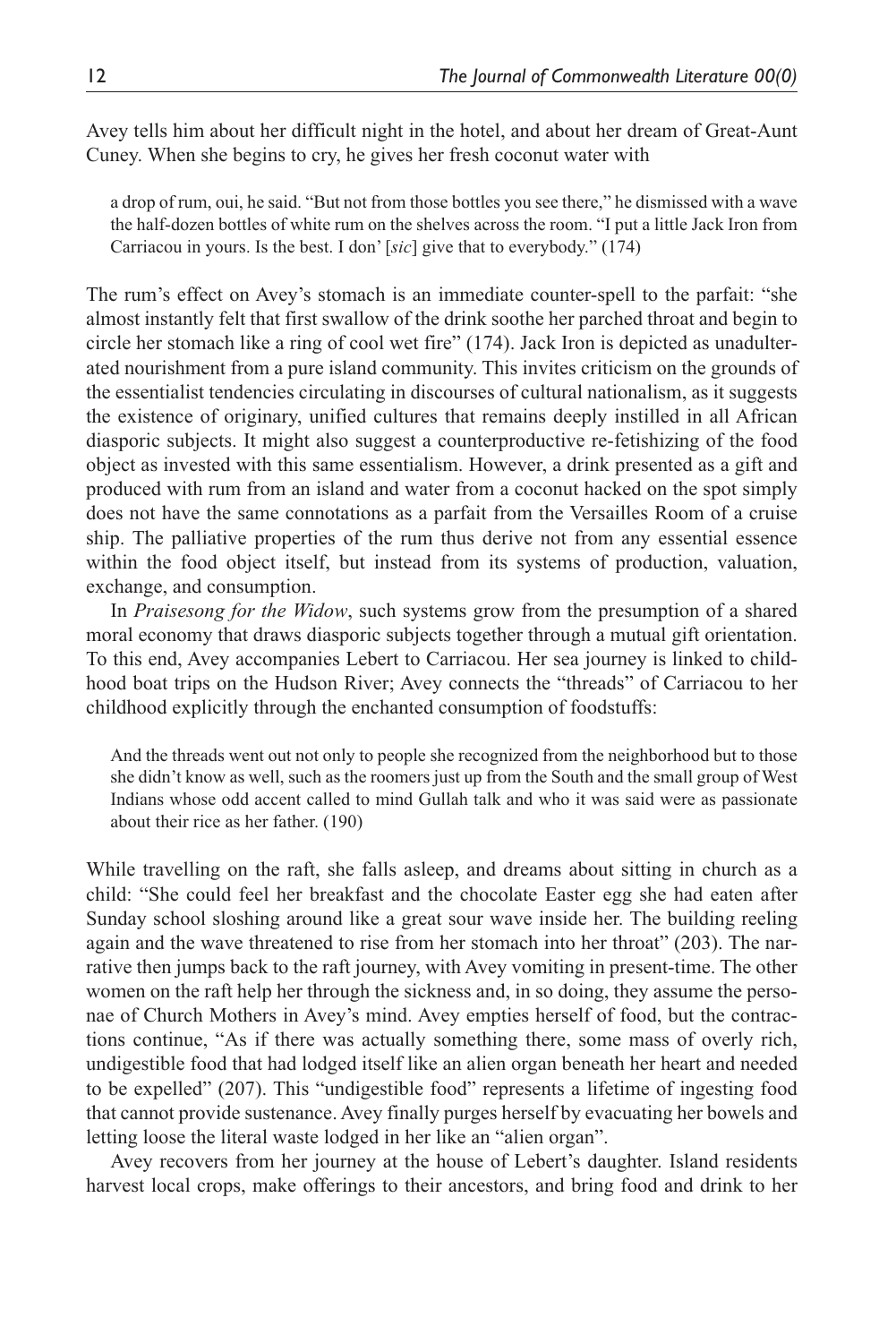bedside. Avey's rebirth as a diasporic subject is cemented in her newly vivid perception of the dormant connections between the food practices on Carriacou, and those from her childhood in Tatem:

Today, presented with the candle and innocent ear of corn on the buffet in the main room where she dressed, she found nothing odd or disconcerting about them. They were no more strange than the plate of food that used to be placed beside the coffin at funerals in Tatem. (225)

Against the "alien organ" of expelled commodified food, these items are characterized by their imminent production and reciprocal exchange. These practices engender, for Avey, "threads" that link the island to Tatem, and suggest a narrative of cultural continuity in diasporic economic practice. In enchanted consumption models, therefore, we can recover a vital diasporic cultural−economic heritage through consumption practices rooted in the voluntary extension of local food items presented without thought of monetary gain:

The avocado was a gift from her elderly neighbor on the schooner, the one with the shawl. She had brought it over that morning, along with three others, when she came to inquire after Avey Johnson and to collect the shawl. The other women had also paid her a visit while she slept. And she too had left a gift, this one a packet of herbs to be made into a tea that would restore her strength. (225)

As Avey eats these gifts, Lebert's daughter directs her attention to a newly harvested field, as Avey thinks: "it was the ruined field of sea-island cotton she and her great-aunt used to cross on the way to the Landing" (227). The novel concludes with Avey returning to the United States and vowing to educate younger generations about the Myth of the Ibo Landing. In spreading this myth, Avey has something more in mind than building heritage awareness.

As seen in both novels, enchanted consumption reveals diasporic identity as a practice of gift-giving. It is, among other things, an economic orientation standing in stark contrast to the exploitative nature of capitalist economies and commodity fetishism. Avey's experience in Carriacou connects African American consumers to African diasporic publics through the sustainment of a moral economy as described by David Cheal: "Gifts have a free-floating presence within the moral economy of interpersonal relations, and they therefore facilitate types of interaction that might otherwise be only weakly institutionalized" (2016: 19). Marshall and Oyeyemi present gift economies as a crucial basis for diasporic identification, as they institutionalize ties weakened by global dispersal. In keeping with the overview of fast and voluminous changes in diaspora studies put together by Khachig Tölölyan, the nature of the ties may change over time from, for example, hybridity (Oyeyemi) to "deracination, sorrow, and powerlessness" (Tölölyan, 2007: 48) to cultural nationalism (Marshall). However, the recurrence of enchanted consumption as a model for identifying the practised ideal of gift economies in *Praisesong for the Widow* and *The Opposite House* suggests that diasporic culture is not only thinking through, but actively applying alternative economic systems. Enchanted consumption should, as a result, be applied to different areas of diasporic culture, ideally as a precursor to a sorely-needed "economic turn" in diaspora studies as a whole.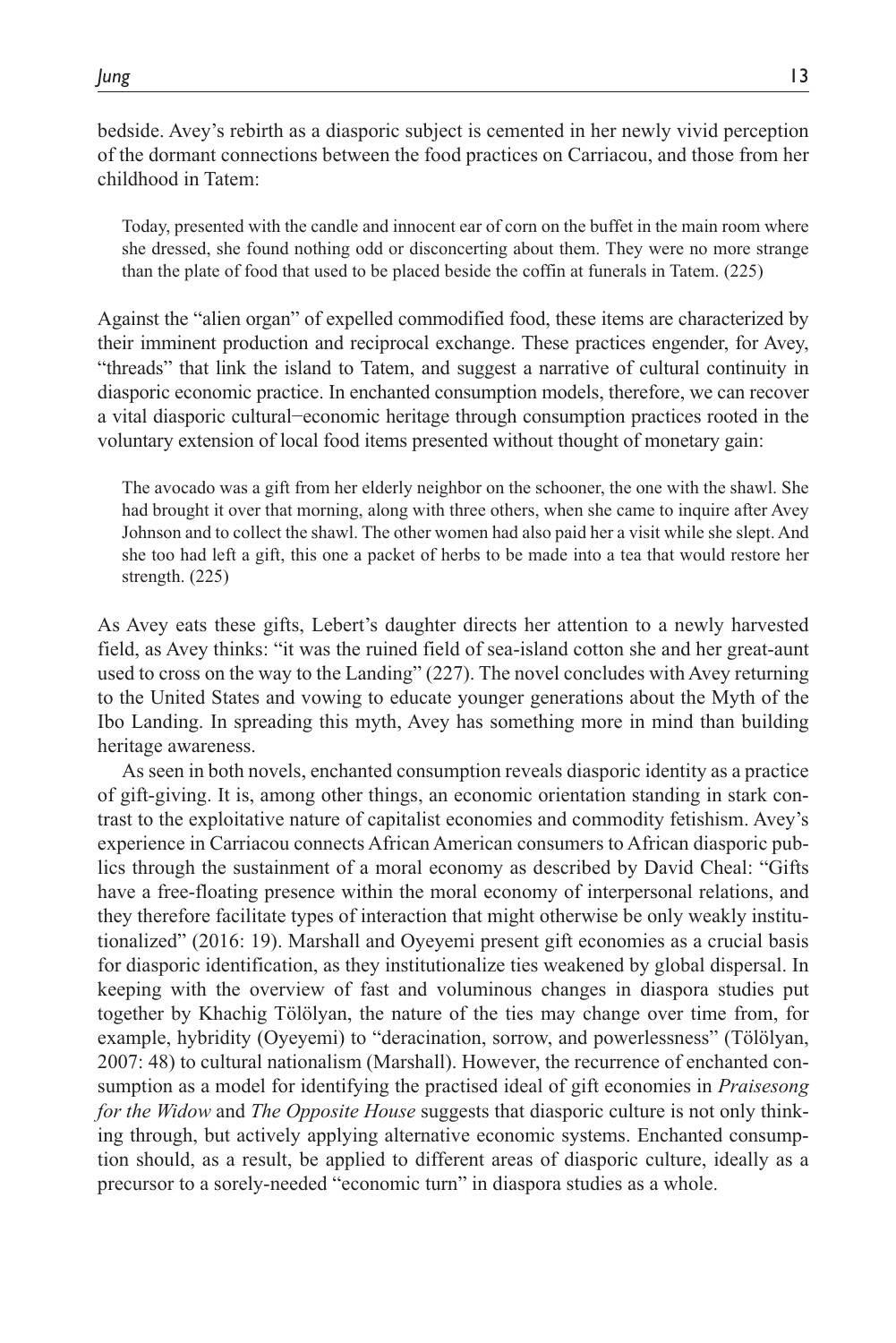### **Funding**

This research received no specific grant from any funding agency in the public, commercial, or not-for-profit sectors.

### **Notes**

- 1. Subsequent references are to this (2007) edition of Oyeyemi's *The Opposite House* and will be cited parenthetically by page number in the text.
- 2. In the words of Marianne Hirsch, who coined the term, "Postmemory describes the relationship of the second generation to powerful, often traumatic, experiences that preceded their births but that were nevertheless transmitted to them so deeply as to seem to constitute memories in their own right" (2008: 103). The anxiety Maja feels toward consumption practices reproduces in different forms the first-hand knowledge of traumatic expulsion transmitted to her from her parents and grandparents.
- 3. Subsequent references are to this (1983) edition of Marshall's *Praisesong for the Widow* and will be cited parenthetically by page number in the text.

### **References**

Allen D and Anderson P (1994) Consumption and social stratification: Bourdieu's distinction. *Advances in Consumer Research* 21: 70–74.

- Bennett J (2001) *The Enchantment of Modern Life: Attachments, Crossings, and Ethics*. Princeton: Princeton University Press.
- Bourdieu P (1984) *Distinction: A Social Critique of the Judgement of Taste* (Trans. Nice R). Cambridge, MA: Harvard University Press.
- Cheal D (2016) *The Gift Economy*. Abingdon: Routledge.
- Cho L (2007) The turn to diaspora. *TOPIA* 17(11): 11–30.
- Cohen R (2008) *Global Diasporas: An Introduction*. New York: Routledge.
- Conner W (1986) The impact of homelands upon diasporas. In: Sheffer G (ed.) *Modern Diasporas in International Politics*. London: Croom Helm, 16–45.
- Danticat E (2007) Dyasporic appetites and longings: An interview with Edwidge Danticat. *Callaloo* 30(1): 26–39.
- Davies I (1998) Negotiating African culture: Toward a decolonization of the fetish. In: Jameson F and Miyoshi M (eds) *Cultures of Globalization*. Durham: Duke University Press, 125–45.
- Fuat Firat A and Venkatesh A (1995) Liberatory postmodernism and the reenchantment of consumption. *Journal of Consumer Research* 22(3): 239–267.
- Gilroy P (1993) *The Black Atlantic: Modernity and Double-Consciousness*. Cambridge, MA: Harvard University Press.
- Hall S (1990) Cultural identity and diaspora. In: Rutherford J (ed.) *Identity: Community, Culture, Difference*. London: Lawrence & Wishart, 222–273.
- Hirsch M (2008) The generation of postmemory. *Poetics Today* 29(1): 103–128.
- Horkheimer M and Adorno T (2002) The culture industry enlightenment as mass deception. In: Schmid Noerr G (ed.) and Jephcott E (trans.) *Dialectic of Enlightenment: Philosophical Fragments*. Stanford: Stanford University Press, 94–136.
- Ilott S (2017) "The genesis of woman goes through the mouth": Consumption, oral pleasure, and voice in *The Opposite House* and *White is for Witching*. In: Buckley C and Ilott S (eds) *Telling it Slant: Critical Approaches to Helen Oyeyemi*. Eastbourne: Sussex Academic Press, 132–151.
- Longhurst B and Savage M (1997) Social class, consumption and the influence of Bourdieu: Some critical issues. *The Sociological Review* 44(1): 274–301.